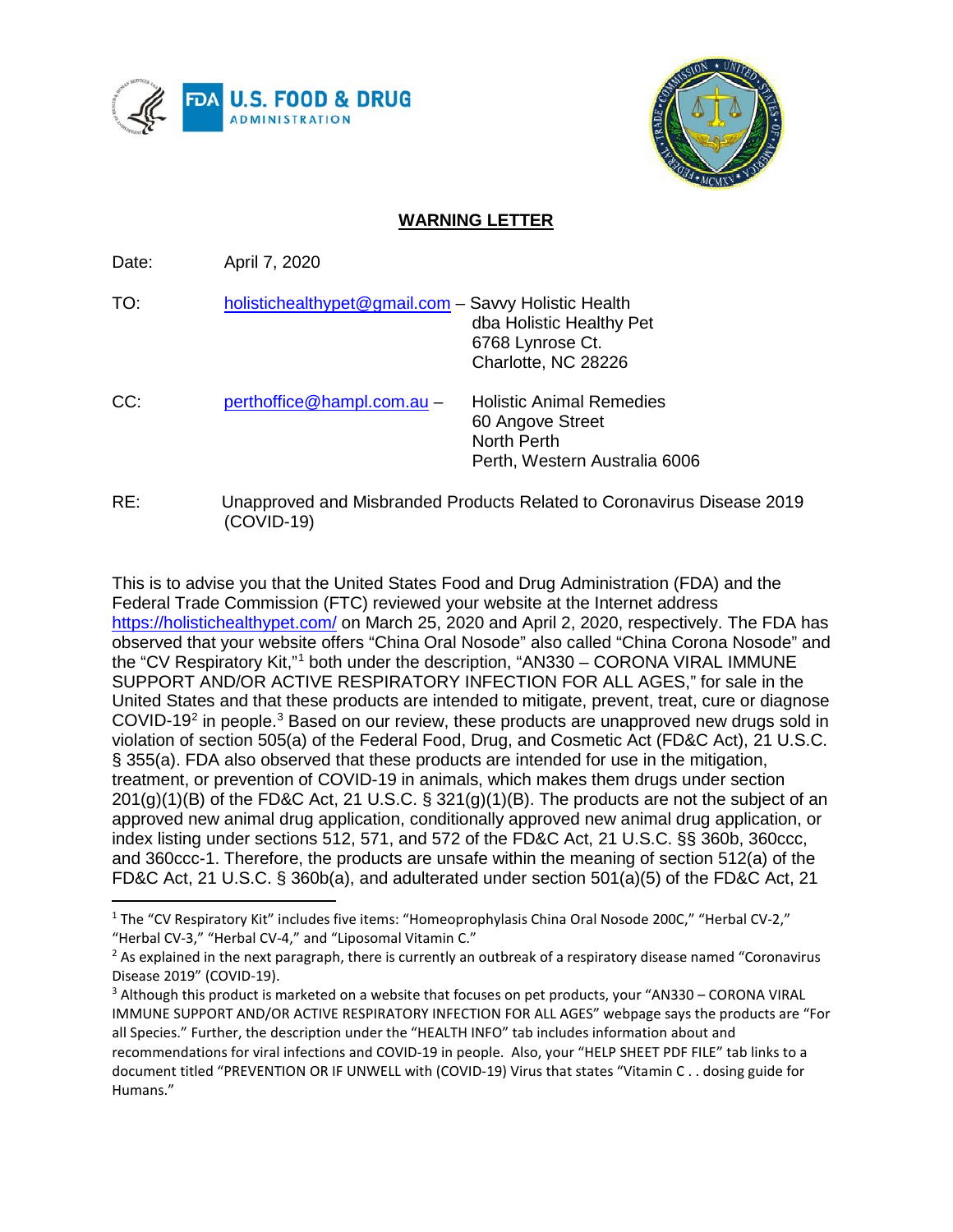U.S.C. § 351(a)(5). Furthermore, these products are misbranded drugs under section 502 of the FD&C Act, 21 U.S.C. § 352. The introduction or delivery for introduction of these products into interstate commerce is prohibited under sections 301(a) and (d) of the FD&C Act, 21 U.S.C. § 331(a) and (d).

There is currently a global outbreak of respiratory disease caused by a novel coronavirus that has been named "severe acute respiratory syndrome coronavirus 2" (SARS-CoV-2). The disease caused by the virus has been named "Coronavirus Disease 2019" (COVID-19). On January 31, 2020, the Department of Health and Human Services (HHS) issued a declaration of a public health emergency related to COVID-19 and mobilized the Operating Divisions of HHS.<sup>[4](#page-1-0)</sup> In addition, on March 13, 2020, the President declared a national emergency in response to COVID-19.[5](#page-1-1) Therefore, FDA is taking urgent measures to protect consumers from certain products that, without approval or authorization by FDA, claim to mitigate, prevent, treat, diagnose, or cure COVID-19 in people and animals. As described below, you sell products that are intended to mitigate, prevent, treat, diagnose or cure COVID-19 in people and animals. We request that you take immediate action to cease the sale of such unapproved and unauthorized products for the mitigation, prevention, treatment, diagnosis, or cure of COVID-19.

Some examples of the claims on your website that establish the intended use of your products and misleadingly represent them as safe and/or effective for the treatment or prevention of COVID-19 include:

- The product description "AN330 –CORONA VIRAL IMMUNE SUPPORT AND/OR ACTIVE RESPIRATORY INFECTION FOR ALL AGES. Holistic Animal Remedies … For all Species"
- "China Oral Nosode is the homeopathic nosode called a homeoprophylasix [sic] of Corona Virus to Assist Immunity."
- "If active infection use Bottle 1 in conjunction with Herbal formulas & Vitamin C (liposomal Vitamin C is the most effective form for respiratory infections)"
- "Homeopathic China Oral Nosode COVID-19 . . . The world is in 'panic mode' due to the new Coronavirus, but homeopaths are not nearly as concerned about it…and for good reasons. Homeopathic treatment has had a long history of success in treating various viruses."
- "Hearing reports from China, homeopaths there report that the symptoms of people who get the Coronavirus point toward Gelsemium (first choice) and Byronia or Eupatorium perf (as second choices). Note: We have provided these extra homeopathics into the China Oral Nosode remedy bottle."
- "Vitamin C oral dosing . . . Vitamin C protects .. [sic] against all virus e.g[.] CoronaVirus . . . See pf HELP SHEET."
- "EXAMPLE SUPPORT PROTOCOL … CV ACTIVE INFECTION . . . 1. Using a few drops of the HomeoprophylaxisChina [*sic*] oral nosode to each cup of herb dosing . . . 3. Vitamin C – special form of vitamin C \* add a teaspoon in each cup of herbal dosing."
- The "PREVENTION OR IF UNWELL with (COVID-19) Virus" "Help Sheet" at [https://cdn.shopify.com/s/files/1/0206/5861/8468/t/4/assets/330COVID-19-SARS-](https://cdn.shopify.com/s/files/1/0206/5861/8468/t/4/assets/330COVID-19-SARS-CoronaVirusSUPPORT-HUMAN-1583308491241.pdf)

<span id="page-1-0"></span> <sup>4</sup> Secretary of Health and Human Services Alex M Azar, Determination that a Public Health Emergency Exists. Jan. 31, 2020. (Accessible at [https://www.phe.gov/emergency/news/healthactions/phe/Pages/2019-nCoV.aspx\)](https://www.phe.gov/emergency/news/healthactions/phe/Pages/2019-nCoV.aspx).

<span id="page-1-1"></span><sup>5</sup> President Donald J. Trump, Proclamation on Declaring a National Emergency Concerning the Novel Coronavirus Disease (COVID-19). Mar. 13, 2020. (Accessible at [https://www.whitehouse.gov/presidential](https://www.whitehouse.gov/presidential-actions/proclamation-declaring-national-emergency-concerning-novel-coronavirus-disease-covid-19-outbreak/)[actions/proclamation-declaring-national-emergency-concerning-novel-coronavirus-disease-covid-19-outbreak/\)](https://www.whitehouse.gov/presidential-actions/proclamation-declaring-national-emergency-concerning-novel-coronavirus-disease-covid-19-outbreak/).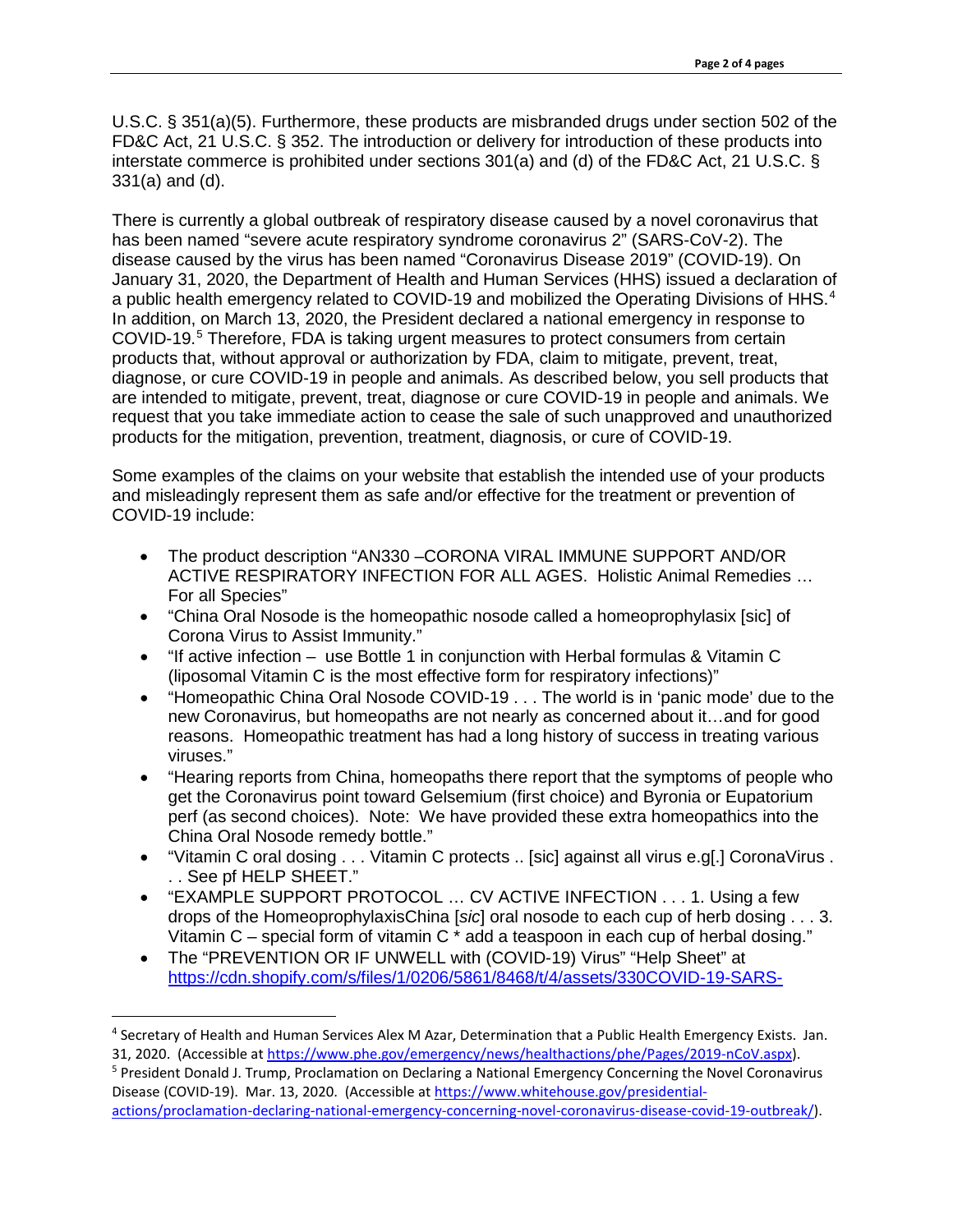[CoronaVirusSUPPORT-HUMAN-1583308491241.pdf,](https://cdn.shopify.com/s/files/1/0206/5861/8468/t/4/assets/330COVID-19-SARS-CoronaVirusSUPPORT-HUMAN-1583308491241.pdf) accessible from your website from the "HELP SHEET PDF FILE" tab, in part, provides a "Vitamin C ..[*sic*] dosing guide for Humans" for "TREATING FLU, BRONCHITIS, PNEUNOMIA, SARS (COVID-19) Corona Virus"

You should take immediate action to correct the violations cited in this letter. This letter is not meant to be an all-inclusive list of violations that exist in connection with your products or operations. It is your responsibility to ensure that the products you sell are in compliance with the FD&C Act and FDA's implementing regulations. We advise you to review your websites, product labels, and other labeling and promotional materials to ensure that you are not misleadingly representing your products as safe and effective for a COVID-19 related use for which they have not been approved by FDA and that you do not make claims that misbrand the products in violation of the FD&C Act. **Within 48 hours, please send an email to [COVID-19-](mailto:COVID-19-Task-Force-CDER@fda.hhs.gov) [Task-Force-CDER@fda.hhs.gov](mailto:COVID-19-Task-Force-CDER@fda.hhs.gov)** describing the specific steps you have taken to correct these violations. Include an explanation of each step being taken to prevent the recurrence of violations, as well as copies of related documentation. Failure to immediately correct the violations cited in this letter may result in legal action, including, without limitation, seizure and injunction.

FDA is advising consumers not to purchase or use certain products that have not been approved, cleared, or authorized by FDA and that are being misleadingly represented as safe and/or effective for the treatment or prevention of COVID-19. Your firm will be added to a published list on FDA's website of firms and websites that have received warning letters from FDA concerning the sale or distribution of COVID-19 related products in violation of the FD&C Act. This list can be found at [http://www.fda.gov/consumers/health-fraud-scams/fraudulent](http://www.fda.gov/consumers/health-fraud-scams/fraudulent-coronavirus-disease-covid-19-products)[coronavirus-disease-covid-19-products.](http://www.fda.gov/consumers/health-fraud-scams/fraudulent-coronavirus-disease-covid-19-products) Once you have taken corrective actions to cease the sale of your unapproved and unauthorized products for the mitigation, prevention, treatment, diagnosis, or cure of COVID-19, and such actions have been confirmed by the FDA, the published list will be updated to indicate that your firm has taken appropriate corrective action.

If you cannot complete corrective action within 48 hours, state the reason for the delay and the time within which you will complete the corrections. If you believe that your products are not in violation of the FD&C Act, include your reasoning and any supporting information for our consideration.

If you are not located in the United States, please note that products that appear to be misbranded or unapproved new drugs are subject to detention and refusal of admission if they are offered for importation into the United States. We may advise the appropriate regulatory officials in the country from which you operate that FDA considers your product(s) referenced above to be unapproved and misbranded products that cannot be legally sold to consumers in the United States.

Please direct any inquiries to FDA at [COVID-19-Task-Force-CDER@fda.hhs.gov.](mailto:COVID-19-Task-Force-CDER@fda.hhs.gov)

In addition, it is unlawful under the FTC Act, 15 U.S.C. 41 et seq., to advertise that a product can prevent, treat, or cure human disease unless you possess competent and reliable scientific evidence, including, when appropriate, well-controlled human clinical studies, substantiating that the claims are true at the time they are made. For COVID-19, no such study is currently known to exist for the products identified above. Thus, any coronavirus-related prevention or treatment claims regarding such products are not supported by competent and reliable scientific evidence. You must immediately cease making all such claims. Violations of the FTC Act may result in